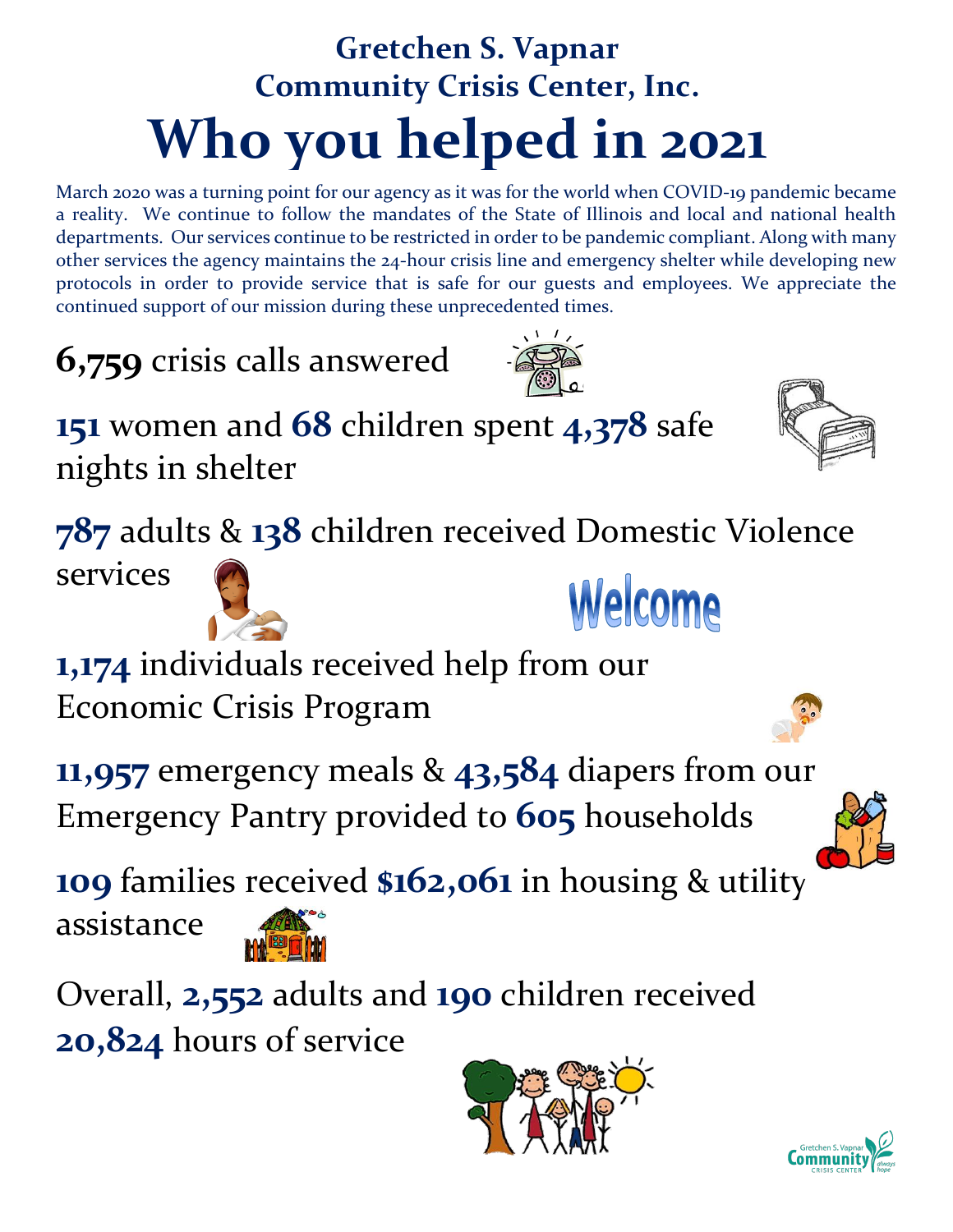# **Who you helped in 2021**

During July 1, 2020 to June 30, 2021 the Crisis Center provided services to:

- ❖ **1,758** women
- ❖ **783** men
- ❖ **11** LGBTQIA
- ❖ **190** children

### **Where People Live**

- **63%** Kane County
- **17%** Cook County
- **4%** DuPage County
- **3%** McHenry County
- **5%** elsewhere in Illinois/out-of-state/ International
- **8%** unknown
- **46%** Elgin Township
- **8%** Dundee Township
- **8%** Hanover Township



#### **Age**

| $0-5$ yrs | $1\%$  |
|-----------|--------|
| $6 - 12$  | $3\%$  |
| $13 - 17$ | $2\%$  |
| $18 - 21$ | $4\%$  |
| $22 - 29$ | 19%    |
| $30 - 39$ | 24%    |
| 40-49     | $17\%$ |
| 50-59     | 13%    |
| $60+$     | 8%     |
| Unknown   | $10\%$ |

## **Ethnicity**

| <b>Race/Ethnicity</b> | % Clients in<br>$FY$ <sub>21</sub> |
|-----------------------|------------------------------------|
| Asian                 | $2\%$                              |
| <b>Black</b>          | 20%                                |
| Hispanic              |                                    |
| White                 | 22%                                |
| Other                 | $2\%$                              |
| Unknown*              |                                    |

\*The majority of "unknown" clients were crisis line callers who declined to give a racial or ethnic origin.

*I am thankful for all that the Crisis Center has done for me and my family. I now own a home and we are doing well.*

*Former Client*

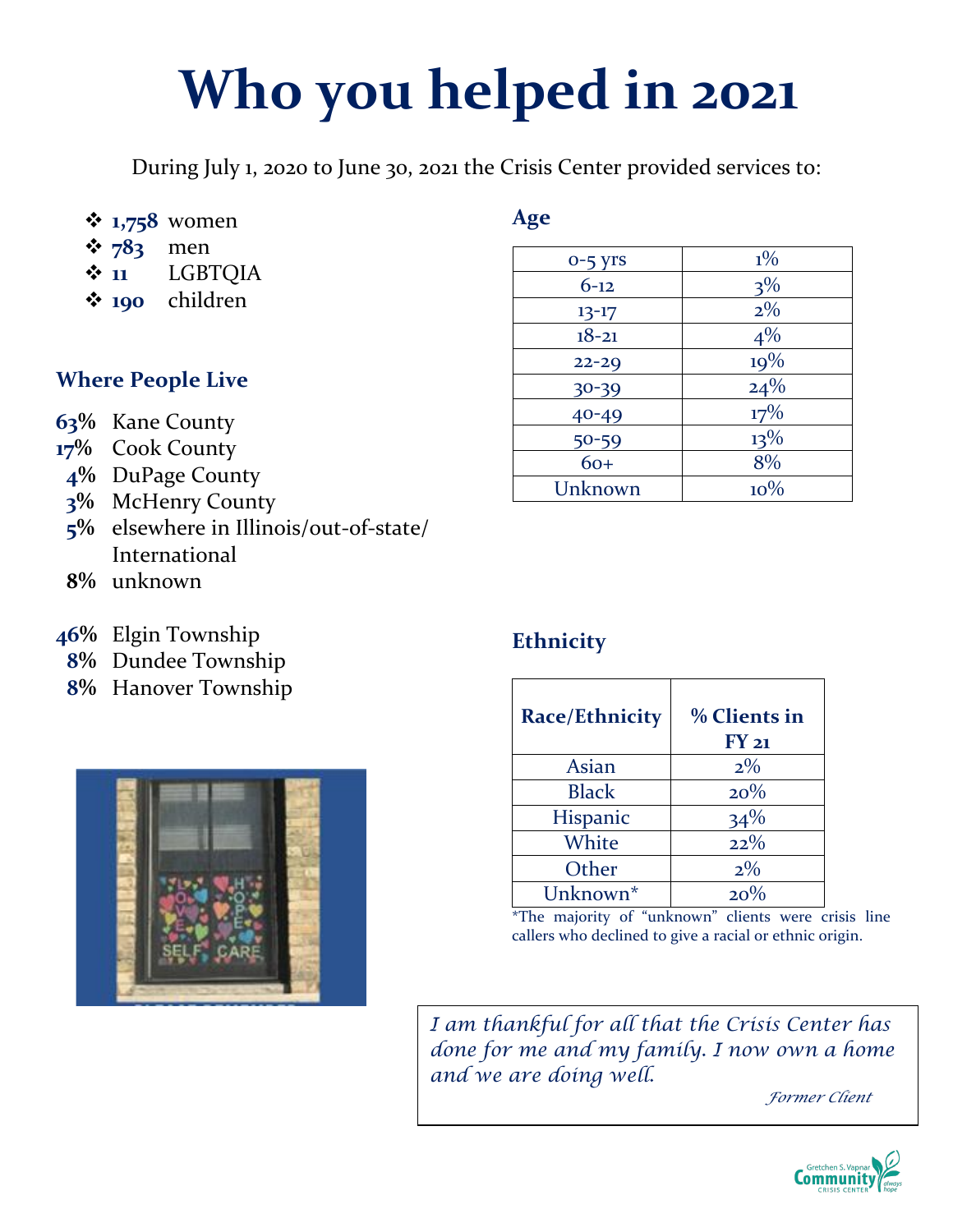# **FY 2021 Financial Statements**

| <b>Total Operating Income</b> | \$4,015,782 |
|-------------------------------|-------------|
| Expenses:                     |             |
| Domestic Violence             | \$1,332,164 |
| Economic Crisis               | 687,602     |
| Sexual Assault                | 383,701     |
| <b>Support Services</b>       | 496,702     |
| Net Assets June 30, 2021      | \$5,543,074 |





The above information is drawn from our FY 2021 financial statements; to review a copy of the audit, please contact the Business Manager at 847-742-4088 x 121.